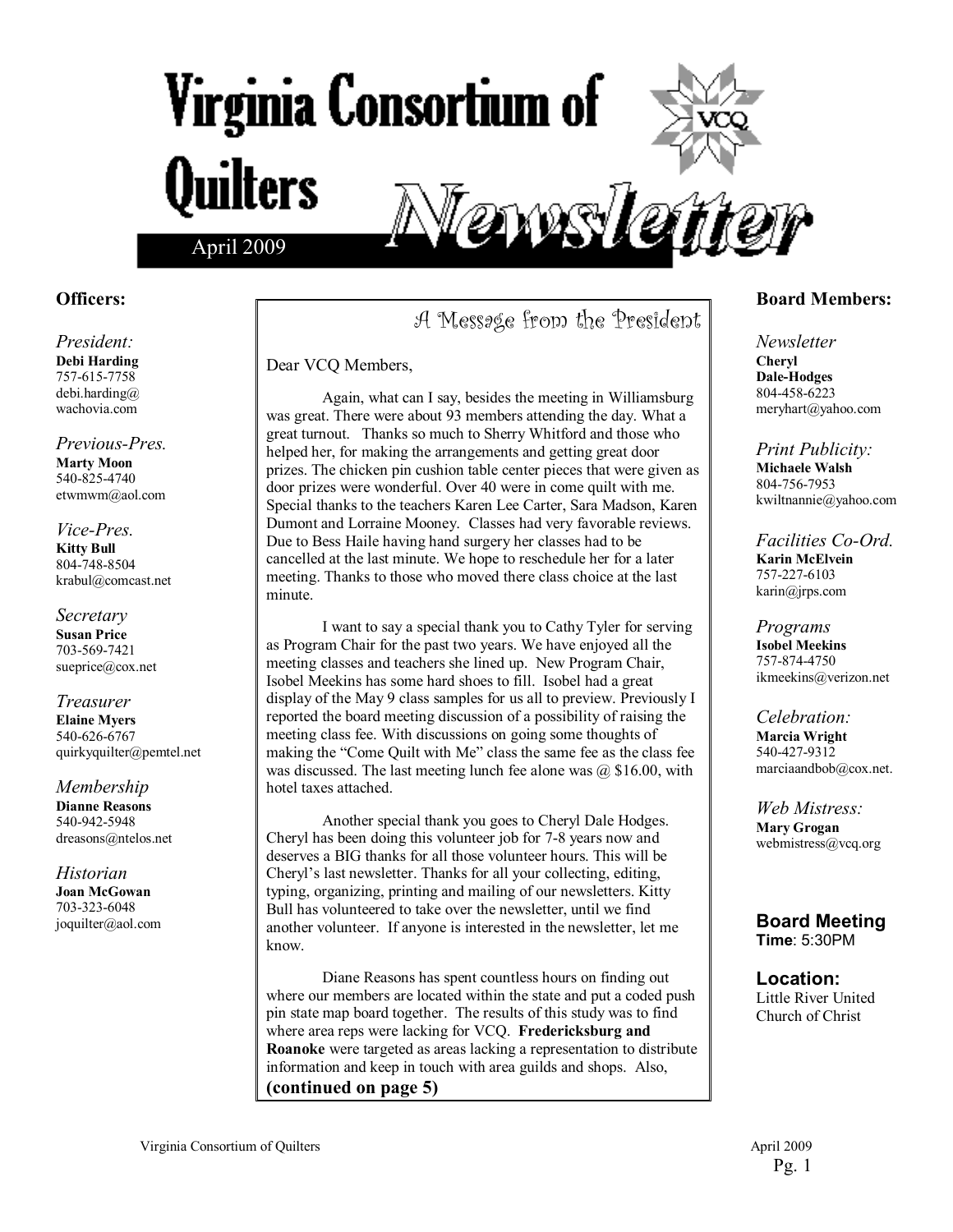### **Area Representatives:**

*Northern Virginia*  **Joan MGowan**  703-323-6048 joquilter@aol.com

*Tidewater-Peninsula*  **Bonnie Timm**  757-483-4909 botqg@verizon.net

*Tidewater* - Southside **Debi Harding**  757-615-7758 debi.harding@wachovia.com

#### *Richmond*

**Karen Dumont**  804-233-7750 ,kmdumont@comcast.net

*Charlottesville.*  **Charlotte Veregge**  540-672-0719 kwltnanny@aol.com

*Harrisonburg.*  **Norma Harris**  540-942-1696 samandnorma@ntelos.net

*Southwest*  **Patti Marshal**l 276-638-3189 pattyannthequilter@yahoo.com

#### **Classified Advertising**

**For Sale**: Cutting Mat and ruler carrier (Navy) Interior and Exterior Pockets some with zippers. Dimensions: 25" wide x 20" tall. Excellent condition. \$25.00 Contact: swsampsell@aol.com or 804-224-1646.

### **Newsletter Deadlines**

The following are the deadlines for submissions to the newsletter. Material can be sent electronically (preferred) to meryhart $(a)$ yahoo.com OR mailed to: Cheryl Dale-Hodges, PO Box 353, Prince George, VA 23875

| 9 Jun 09  | Monterey (Highland County) |
|-----------|----------------------------|
| 12 Sep 09 | TBD.                       |

#### **Proposed Sites for Future VCQ Meetings**

| 8 Aug 09     | Monterey (Highland County)        |
|--------------|-----------------------------------|
| 14 Nov 09    | <b>TBD</b>                        |
| 13 Mar 10    | Fredericksburg                    |
| 22-25 Apr 10 | Celebration, Smith Mt. Lake       |
| 14 Aug 10    | <b>Blackstone or Harrisonburg</b> |
| 13 Nov 10    | Martinsville                      |
| 12 Mar 11    | Gloucester                        |
| 14 May 11    | <b>Shenandoah Springs</b>         |
| 13 Aug 11    | Wytheville                        |
| 12 Nov 11    | Richmond area                     |

## **ADVERTISING**

Please Patronize Our Advertisers

### **Advertising Rates for Newsletter & Roster**

| Newsletter                                    | Roster  |         |  |
|-----------------------------------------------|---------|---------|--|
| <b>Business Card</b>                          | \$10.00 | \$20.00 |  |
| $\frac{1}{4}$ Page                            | 15.00   | 30.00   |  |
| $\frac{1}{2}$ Page                            | 30.00   | 60.00   |  |
| Full Page                                     | 50.00   | 100.00  |  |
| Inside Back Page                              |         | 125.00  |  |
| Classified Ad (50 word max - Newsletter only) |         |         |  |
| \$5.00 - available ONLY to VCQ Members        |         |         |  |

.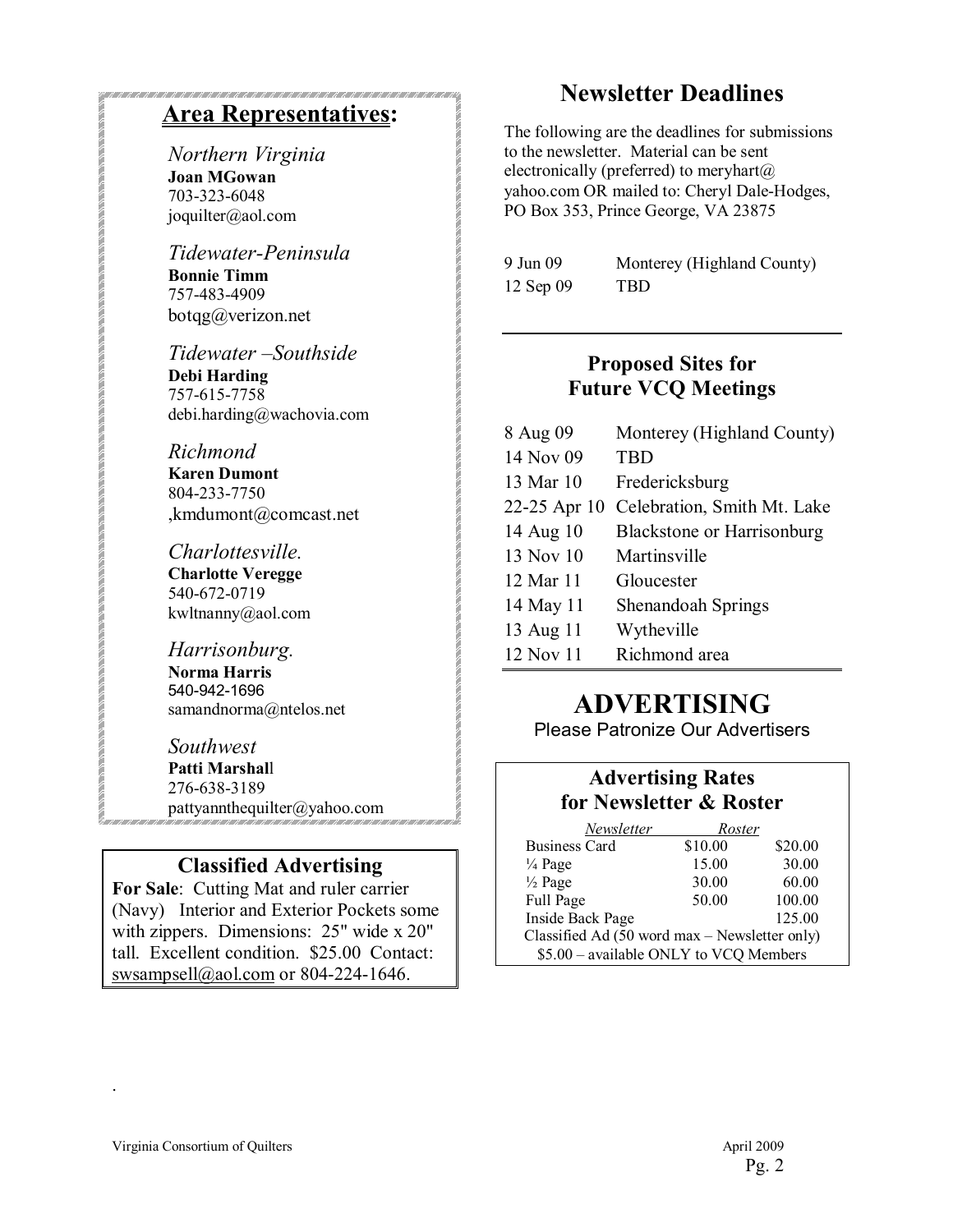#### **VCQ General Membership Meeting 3/14/09 Williamsburg, VA**

The meeting was called to order at 12:55 PM by Debi Harding, President. A pair of scissors was found and shown to the membership in order to find the owner. Minutes of the November meeting were printed in the March newsletter. A motion was made and seconded to accept the minutes as written. The motion passed.

Reports: Treasurer Elaine Myers presented the year end report for 2008. A motion was made, seconded and approved to file the report for audit. Elaine also shared a report for January through March of 2009. Differences from the previous year include breaking down dues paid by the year for which they are paid, so that dues for future years will be reflected in the appropriate year. The miscellaneous category of expenses was replaced with specifics such as bank fees and dues. The 2009 proposed budget was presented next. The main differences from 2008 are the web site expense, which was increased to cover the expense of rebuilding the site, which needs lots of clean up and updating; the budgeted amount for insurance was also increased to cover costs for Directors and Officers insurance. A motion was made and seconded to approve the budget as presented; the motion passed.

Dianne Reasons, Membership Coordinator, reported that there were 14 new members attending today's meeting; each was given a VCQ pin. Attendance for the day was 93, the most at a meeting in recent history. Our current membership is 273. The annual roster is available for pick up; members present should have received theirs when registering. It is accurate through February 25. Members were encouraged to take rosters to friends who could not attend to save postage. It was explained that the number of areas has been increased from 7 to 9 and that additional volunteers would be needed to fill those positions. Dianne shared a map board that shows the population distribution of VCQ membership; the largest areas of membership are Tidewater, Richmond, Northern VA, and the 81 corridor. The responsibilities of area reps include communicating with guilds in your area, distributing VCQ flyers and bookmarks to quilt shops, speaking at guild meetings to encourage participation, and communicating with the VCQ board. Area reps attend the quarterly board meetings and annual retreat. Current area reps were introduced and Debi thanked Dianne for all her hard work.

Cathy Tyler, outgoing programs coordinator, thanked the host group for a great meeting, and introduced Isobel Meekins, who is taking over programs. Isobel gave a preview of the May meeting which will be held in Annandale in Northern Virginia. The classes scheduled include Frolicking Felines with Paula Golden, Crazy Quilting with Cathey Stanley, Stick Santa with Liz Cossaboon, Unstructured Log Cabin with Sandi Goldman, and Hit Parade of Quilting with Bunnie Jordan. There will be 1 vendor who promises a special sale, and 2 shops will stay open later than usual to accommodate VCQ travelers. Members were reminded that for the August meeting in Monterey, there is not 1 hotel that can accommodate everyone. Instead, members need to make their own reservations at the smaller hotels and B  $\&$  B's available; see the Highland County web site for lodging information.

(http://www.highlandcounty.org/index.htm) Classes will be held at the Highland Center, and possibly an additional location. Plan to make it a weekend in the "Little Switzerland" of Virginia. August will also be the weekend that Celebration registration opens.

Kate Holdgreve and Marcia Wright, co-chairs of Celebration 2010, reported on their committee's progress. The contract with the Smith Mountain Lake 4-H Center has been signed and deposit paid; 8 teachers are under contract; Bonnie Hunter is the one teacher that has been revealed. Other teachers will be announced in August. The Block Lotto, "My Blue Heaven", was introduced. The committee showed a finished quilt made from the block lotto blocks. Kits will be available in August at a cost of \$3.00 each, which will include enough background fabric for 2 blocks; participants will provide their own blue batiks. The wearable challenge will be making a chatelaine; participants are encouraged to research the history of chatelaines when creating their entry. The theme is Quilts Ahoy!; save-the-date bookmarks were passed out. A \$50 deposit in August will reserve your spot.

Sherry Whitford of Colonial Piecemakers host group asked everyone to bring the small notebook in the goodie bag to show & tell; there is a number inside for the door prize drawing. Memorial quilt blocks may be placed in a bag to be taken to Michaele Walsh. The newsletter deadline is Saturday, March 21. Cheryl Dale-Hodges is retiring as editor. A question was asked about the newsletter being sent by email. That option is being tested, but is currently unavailable; it is still being sent as first class mail. It is also posted on the website so check there if you *Cont. Next Page*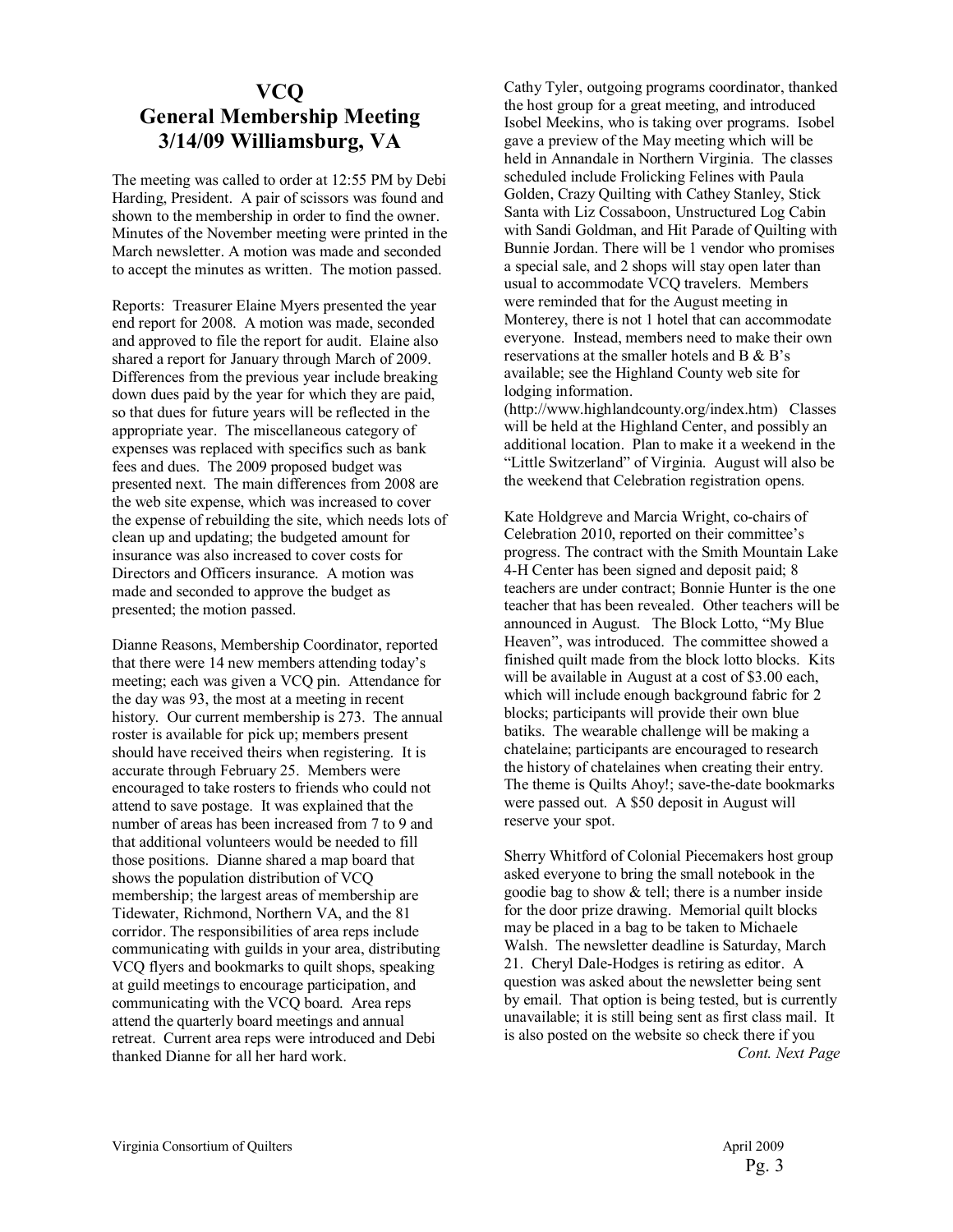(*Continued From Previous Page* ) need a copy or refer new members to the site for information. Joan McGowan, historian, has been taking pictures throughout the meeting. Anyone interested in volunteering for the board should talk to Debi; positions open include newsletter editor and 2 area reps. Announcements about member illnesses include: Charlotte Veregge, who had a car accident; Sue Cox, being treated for leukemia, and Faye Hannah, whose husband died recently from cancer. The board has planned meeting locations through 2010, but those locations are proposed. Local guilds need to respond as to whether or not they can host. A location is needed for November, 2009.

Marty Moon spoke about the Minds Wide Open challenge in support of Virginia Women in the Arts. This event will take place throughout Virginia in all aspects of the arts; see the web site at

## **New Roster Information & Updates**

*from Dianne Reasons* 

The rosters were mailed to everyone following our March meeting. Those at the meeting picked up theirs and helped out by taking their friends and neighbors' rosters. Thank you for helping us keep the cost down.

If you will notice there is a new column that is titled, "Area". By knowing what area you are located in, you can see who your area representative is. The area reps are listed on the inside cover of the roster below the board. If you don't know your rep personally, introduce yourself the next time you are at a VCQ meeting or perhaps at your own chapter meeting. Please pass along your ideas and suggestions to your representative. They are a very valuable resource to your board of directors. We have a couple of openings for area representatives. If you are interested please contact any board member or representative for more information.

In this newsletter you will find a roster supplement of new and renewed

www.vamindswideopen.com. The quilt challenge involves creating a 20 x 20 quilt based on the theme of finding your muse (classical muses), and should include the color blue. The deadline for this challenge is November. Paula Golden also made an announcement about the Cabin Branch Quilt Show next weekend (March 21-22) at the Prince William Fairgrounds, and reminded members to visit the Virginia Quilt Museum. The current display features the Old Dominion Applique Society; coming up next is a display from southwest Virginia quilt artists.

After reminding everyone to return at 3:30 for show and tell and door prizes, the meeting was adjourned at 1:50 PM

Respectfully submitted, Susan Price

members who are not in your roster. Please add them to your roster for your information. And remember the roster is for your personal use only.

I have 2 errors in the board listing on the inside cover of the roster - the email addresses are correct in the alpha list, the errors are only in the board list. They are: Kitty Bull listed as krabul@earthlink.net should be krabul@comcast.net Michaele Walsh listed as kwiltnannie@aol.com should be kwiltnannie@yahoo.com

#### **In Memoriam**

Sue Cox, of Powhatan, Va., passed unexpectedly but peacefully on March 13, 2009 in Gainesville, Fla. She was born on November 13, 1942 in Dover, Del. She is survived by her husband and greatest love, E. Scott Cox and fur child, Schylar, of Powhatan, Va.; daughter, Tammy U. Bratton and husband, Hesten; grandchildren, Kyle, Adam and Jill, all of Denton, Md. She retired after 32 years of service with Bellwood (DLA). Among her many passions were her many beloved pets over the years, quilting, teaching quilting, master gardener, reading, chocolate, gadgets, technology, RV traveling and a large circle of extended family.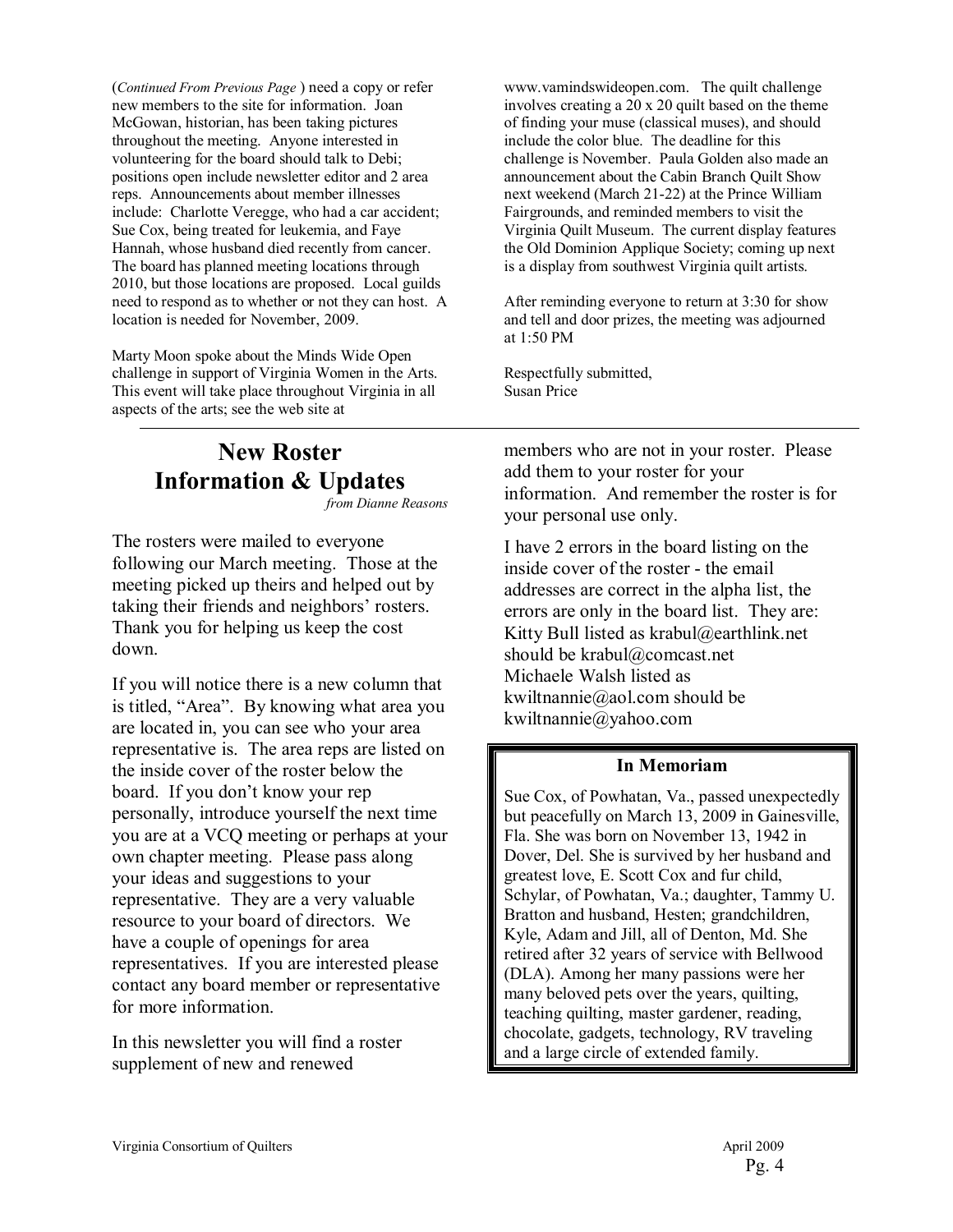

Now – June 20, 2009 Floral Abundance: Floral Appliqué from the Old **Dominion AppliquÈ Society**. VA Quilt Museum, Harrisonburg, VA.

## **Quilts Ahoy**  Celebration 2010

Celebration is getting closer, and The Ladies of the Lake have more tantalizing information for you.

Registration will begin at the August VCQ meeting in Monterey. A deposit of \$50.00 will reserve your space.

The Block Lotto quilt (My Blue Heaven) was revealed at the VCQ meeting in March. Kits will be available at registration at a cost of \$3.00 each.

Contracts have been signed with 8 instructors, but if you want to be the first to know who they are, you need to come to the August meeting! But don't worry, if you can't make it, they will also be in the newsletter.

The Wearable Contest this time is "Make a Chatelaine." What is a chatelaine, you ask. Well it is an historic way to carry sewing items or keys, traditionally worn at the waist. We encourage you to make a modern Chatelaine to wear around your neck so you have sewing items "at the ready". Samples will be on display at the May meeting.

Do you have any questions?? comments?? Just let us know!

Marcia Wright - marciaandbob@cox.net Kate Holdgreve - kdholdgreve@gmail.com (note new address).

**June 25 – December 21, 2009 Material Images from SW Va Quilt Artitsts**. Guest Curator: Linda Fiedler. Virginia Quilt Museum, Harrisonburg, VA.

#### **April 2010**

**Celebration 2010**. Quilts Ahoy. Smith Mountain Lake, Virginia



#### **VCQ hostesses just wanna have fun!**

### **President's Letter**

*(from Pg. 1)* Shenandoah Valley will need a new area rep, to replace Norma. She certainly has brought us great representation. Area reps also attend the Friday night board meetings. By the way the May 8, Board meeting will be at 5:30pm at the Little River United Church of Christ. Thanks Diane for a good job with the 2009 membership rosters distributed at the meeting and mailed.

We are looking for a host group or guild for our November 14, 2009 meeting. Please have a discussion with your area, so we can fill this void.

Should I say, more sad news, our member Sue H. Cox, passed away March 13 in Gainesville, FL. Her obit was in the Richmond Times March 17. Although her family requested donations to Powhatan Animal Hospital, members have asked if they can make **(continued on page 13)**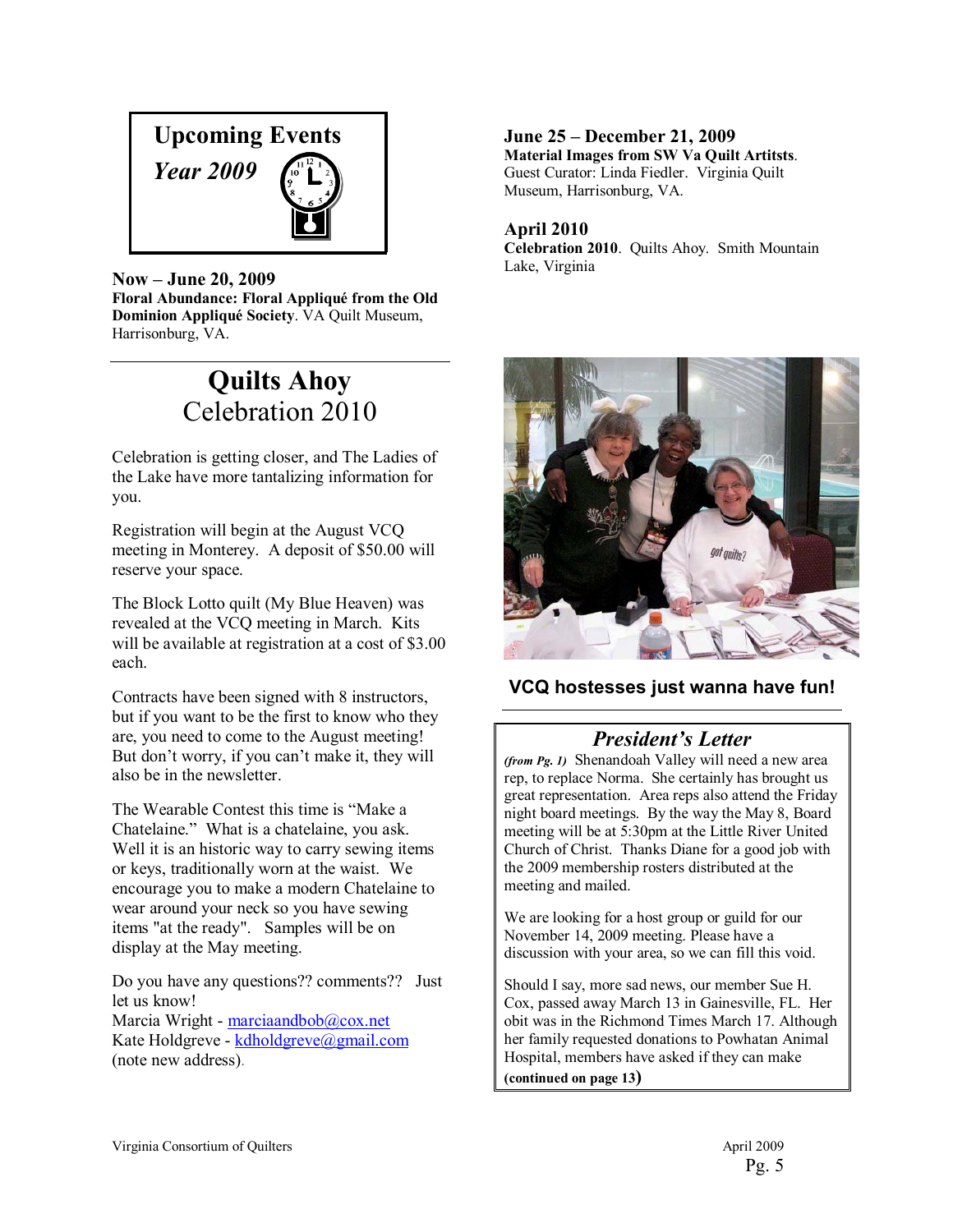### **MAY MEETING TO BE HELD IN NOVA MAY 9, 2009**

#### **Hotel: Fairview Park Marriott**

3111 Fairview Park Drive Falls Church, Virginia 22042 USA Phone: 1-703-849-9400 Fax : 1-703-849-8692 http://www.marriott.com/hotels/travel/wasfp-fairview-park-marriott/

#### A block of rooms has been reserved for Friday night at \$85.00 per room, up to 4 persons. Please make reservations by **April 17**.

Directions to the hotel:

**From the west:** Take Interstate 66 east to the Capital Beltway (495); take 495 south toward Richmond; go to the first exit for Route 50 east , Exit 50B, staying to the right and following the exit marked Fairview Park South. Follow Fairview Park Dr. South for approximately  $\frac{1}{4}$  mile, and the hotel will be on the left.

**From the south:** Take Interstate 95 north to the interchange with the Capital Beltway (495) at Springfield. Take the exit for 495 west (toward Tysons Corner); take exit 50A-B, then keep right and follow exit for Fairview Park Drive.

**From the north:** From Interstate 95 north of Washington**,** take the Capital Beltway (495) west toward Silver Spring and Rockville for approximately 20 miles. Take exit 50B (Route 50 east), following the exit marked Fairview Park South. Follow Fairview Park Dr. South for approximately  $\frac{1}{4}$  mile, and the hotel will be on the left.

**From the east:** Take the Capital Beltway west toward Tysons Corner; take exit 50A-B, then keep right and follow exit for Fairview Park Drive.

**Note:** There is construction along the Virginia portion of the beltway which results in some lane shifts and shoulder barricades. Arriving before 4:00 or after 7:00 should avoid the worst of rush hour traffic, although the distance from 66 or 95 to the hotel is only a few miles.

> **Saturday Workshop Little River United Church of Christ**  8410 Little River Turnpike Annandale, VA 22003 Phone: (703) 978-3060

**Directions from hotel to church:** From the Fairview Park Marriott, follow signs for Route 50 west/ 495; take 495 south toward Richmond to Exit 52A, Route 236 west (Little River Turnpike; you will actually be heading toward Fairfax, even though the address is Annandale); follow Rt. 236 for 1 mile to the 2<sup>nd</sup> traffic light and turn right into the driveway. The church is set back in the woods and the driveway is opposite the entrance to Northern Virginia Community College. There is a sign with a white cross at the entrance.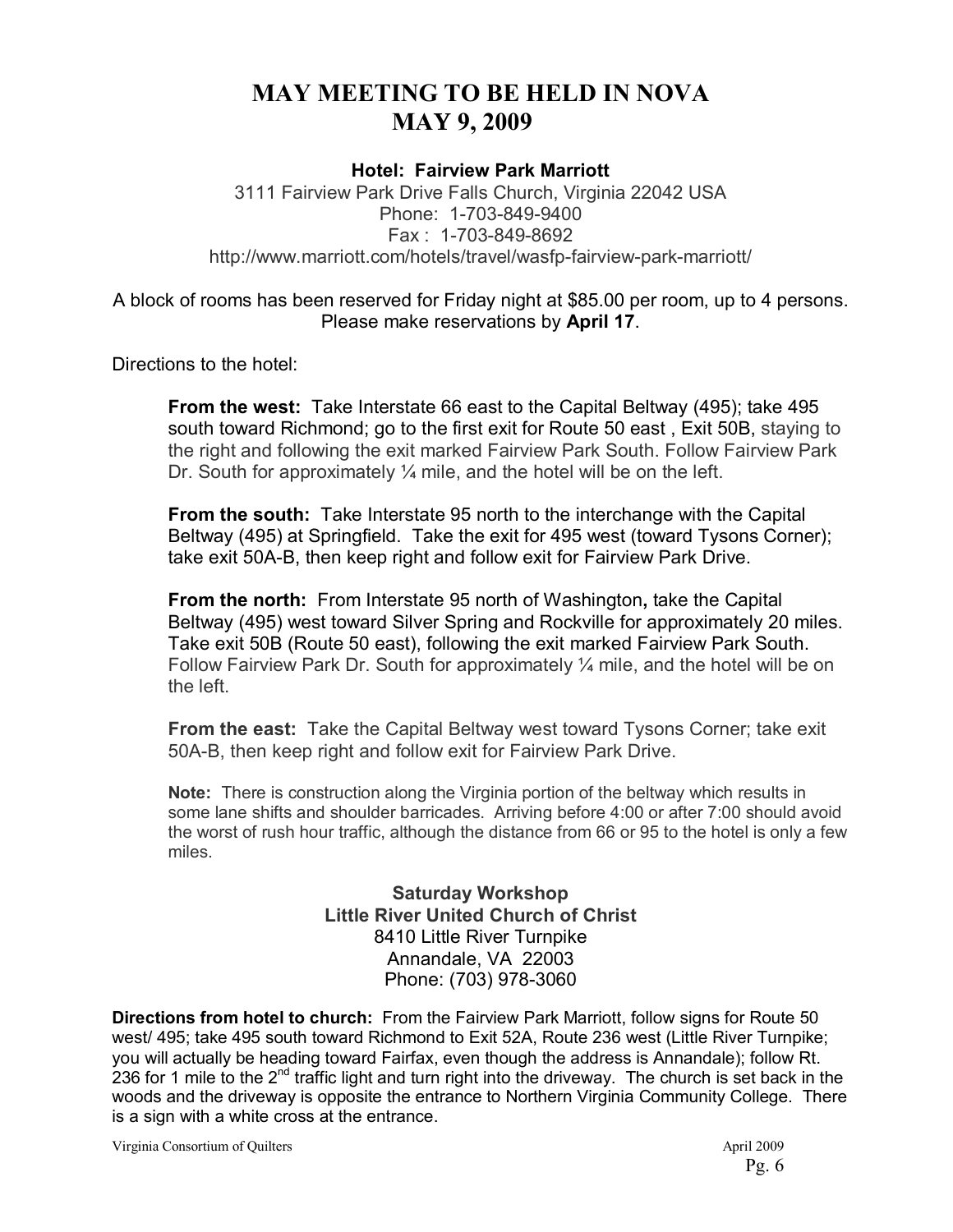#### **Northern Virginia Quilt Shops & Events:**

| The Artful Quilter<br>9570-L Burke Road<br>Burke, VA 22015<br>703 266 3250<br>A Top Ten Quilt Sampler Magazine Shop<br>www.artfulquilter.com<br>Hours: Mon - Sat 10AM-5PM; Sun 12-5PM<br>Will stay open late on Friday, May 8 and<br>Saturday, May 9 to welcome VCQ.<br>Closed Sunday, May 10 (Mother's Day) | From the hotel: Take route 50 west to 495 south toward<br>Richmond; take exit 52A (Route 236/Little River Turnpike)<br>west; at the 3 <sup>rd</sup> traffic light, turn left onto Wakefield Chapel<br>Road; follow Wakefield Chapel 1.8 miles to intersection<br>with Braddock Road (next traffic light); turn right onto<br>Braddock; go .8 mile, at the 3 <sup>rd</sup> light, turn left onto Burke<br>Lake Road; follow Burke Lake for 1.5 miles through 3<br>traffic lights; at the 4 <sup>th</sup> light, turn right into Burke Village II<br>Shopping Center.<br>From the Church: Turn right onto Rt. 236, turn left at first<br>light onto Wakefield Chapel; follow directions above. |
|--------------------------------------------------------------------------------------------------------------------------------------------------------------------------------------------------------------------------------------------------------------------------------------------------------------|----------------------------------------------------------------------------------------------------------------------------------------------------------------------------------------------------------------------------------------------------------------------------------------------------------------------------------------------------------------------------------------------------------------------------------------------------------------------------------------------------------------------------------------------------------------------------------------------------------------------------------------------------------------------------------------------|
| The Quilt Patch<br>10381 Main St<br>Fairfax, VA 22030<br>(703) 273-6937<br>quiltpatchva.com<br>Hours: Mon - Sat 10AM-5PM; Sun 12-5PM                                                                                                                                                                         | From the church: Take route 236 west toward Fairfax for<br>3.7 miles into old town Fairfax. The Quilt Patch will be on<br>your left; there is parking adjacent to the shop.<br>The Quilt Patch will stay open later on Saturday to<br>accommodate VCQ shoppers.                                                                                                                                                                                                                                                                                                                                                                                                                              |
| <b>Centreville G Street Fabrics</b><br>5077 Westfields Blvd<br>Centreville, VA 20120<br>(703) 818-8090<br>Hours: Mon - Sat 10 AM-9PM; Sun 11AM-6PM                                                                                                                                                           | From the church: Take Route 236 west through Fairfax<br>(5.4 miles); just north of Fairfax it will intersect with Route<br>50; continue straight on Route 50 (.8 miles) to the<br>intersection with Interstate 66; take the 66 west ramp and<br>continue on 66 for 4.9 miles; take exit 53B for Route 28<br>north; follow 28 north to Westfield Blvd west; follow to 2 <sup>nd</sup><br>traffic light and turn left into Sully Station Shopping Center.                                                                                                                                                                                                                                      |
| <b>Falls Church G Street Fabrics</b><br>6250 Seven Corners Center<br>Falls Church, Virginia 22044<br>703-241-1700<br>Hours: Mon-Sat 10 AM-9PM; Sun 11AM-6PM                                                                                                                                                  | From hotel: Exit Fairview Park to Route 50 East, go 3<br>miles; bear right on Arlington Blvd (50) toward Falls<br>Church/Rt. 7/Alexandria, go .2 miles; bear right on Rt.7<br>(Leesburg Pike), go .4 miles to Seven Corner Center; G<br>Street is located on the back side of the center.                                                                                                                                                                                                                                                                                                                                                                                                    |
| Sew Special Studio<br>2890 Garber Way<br>Woodbridge VA 22192<br>(703) 497-0384<br>www.sewspecialstudio.com<br>Hours: Monday - Friday 10-6<br>Saturday 9-4                                                                                                                                                    | Woodbridge is located just off Interstate 95 south of<br>Springfield (Potomac Mills area); check Google Maps for<br>directions. Sew Special sits back off of Minnieville Road --<br>Since this is a new street, crossroads for your GPS<br>system are Minnieville & Fowke Lane.                                                                                                                                                                                                                                                                                                                                                                                                              |
| <b>Epicurean Crafts</b><br>305 Mill Street<br>Occoquan, Virginia 22125<br>Phone: (703) 490-0777<br>http://www.epicureancrafts.com/                                                                                                                                                                           | Occoquan is just south of Springfield; take the Rt.123 exit<br>off I95 towards Occoquan; turn left just before the bridge<br>over the Occoquan River to enter Old Town Occoquan.                                                                                                                                                                                                                                                                                                                                                                                                                                                                                                             |
| Center for the Arts<br>9419 Battle Street<br>Manassas, Virginia<br>703-330-2787<br>www.center-for-the-arts.org                                                                                                                                                                                               | Paula Golden (VCQ) presents her thesis exhibition for her<br>graduate studies, Masters of Interdisciplinary Arts, Virginia<br>Commonwealth University's School of the Arts. On<br>display May $1 -$ June 12.<br>Hours: Monday - Saturday, 10AM - 5PM                                                                                                                                                                                                                                                                                                                                                                                                                                         |
| Jinny Beyer Studio<br>776 Walker Road<br>Great Falls, VA<br>Hours: Mon-Sat 10AM - 5PM                                                                                                                                                                                                                        | Directions: See Jinny's web site at<br>http://www.jinnybeyer.com/map.cfm?axis $v=2$                                                                                                                                                                                                                                                                                                                                                                                                                                                                                                                                                                                                          |

## **Saturday, May 9, 2009 Meeting Schedule:**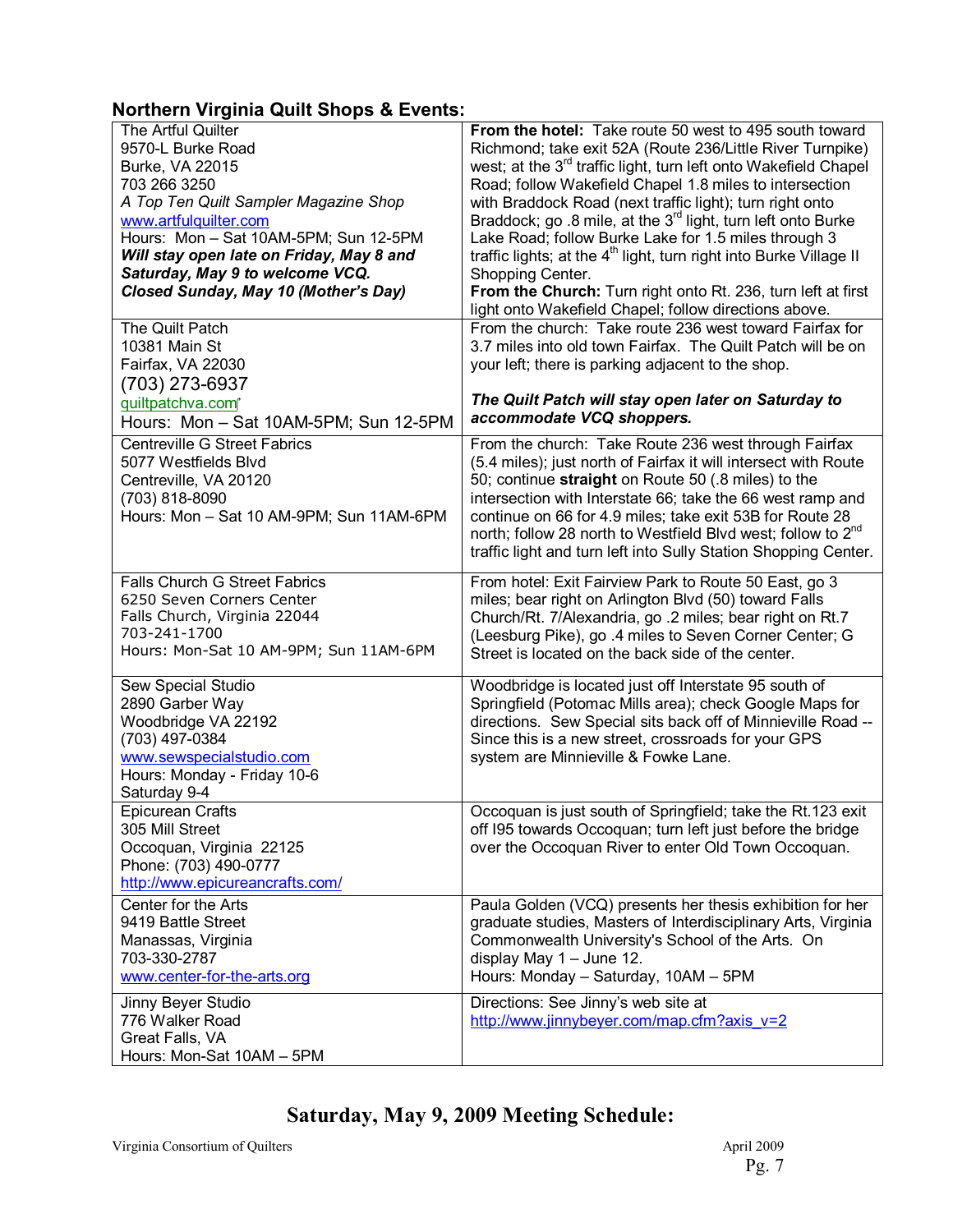| $8:00 - 9:00$ am | Registration, coffee   |
|------------------|------------------------|
| $9:00 - N$ oon   | Morning class period   |
| $12:00-1:00$ pm  | Lunch                  |
| $1:00-1:30$ pm   | Business meeting       |
| $1:30-3:30$ pm   | Afternoon class period |
| 3:30-4:30 pm     | Show and Tell          |

#### **Vendor**

| COLONIAL QUILT CONNECTION |  |
|---------------------------|--|
| <b>Candy Bell</b>         |  |
| www.cqcshoppe.com         |  |

#### **Workshops/Classes**

#### **Class A: Frolicking Felines with Paula Golden Skill level:** ALL **Machine class**

Begin the day learning Jinny Beyer's theory of color and then create a fun wall quilt from a simple tessellated paper foundation to show off your new skills in understanding value, shading and color.

#### **Required Pattern Fee:** \$2

#### **Supply List**

Portable Palette by Jinny Beyer - optional (palettes will be available for use in class) Paper Tracing paper Colored pencils Fabric: a multicolored piece from your stash Basic sewing kit

Rotary cutter, ruler and mat

Pigma pen: Black, 0.01 micron

Fabric: Ah, the choices..... This quilt block lends itself to at least four variations:

1. Nine patch with two colors

2. Simple shading from light to dark of six fabrics (it could be more, if you like) in one color family

3. Simple shading from light to dark in alternating rows of two color families

4. Complete color study as in the sample. The sample uses  $6$ " x  $6$ " pieces of 60 different fabrics (10 color families shaded light to dark).

You would need 1/8 yard of each fabric. There are two sizes of blocks to choose from (2" and 3") so not much fabric is needed. It depends on the size quilt you would like to make.

#### **Bring extra fabric to play with**.

Thread: 100% sewing cotton to match fabric values

Sewing machine in good working order, manual

Extension cord and power strip

Virginia Consortium of Quilters April 2009 **Paula Golden:** Selected as the "Quilt Teacher of the Year" by The Professional Quilter Magazine, Paula is a co-author of "Quilts of Virginia: Birth of America Through the Eye of a



Pg. 8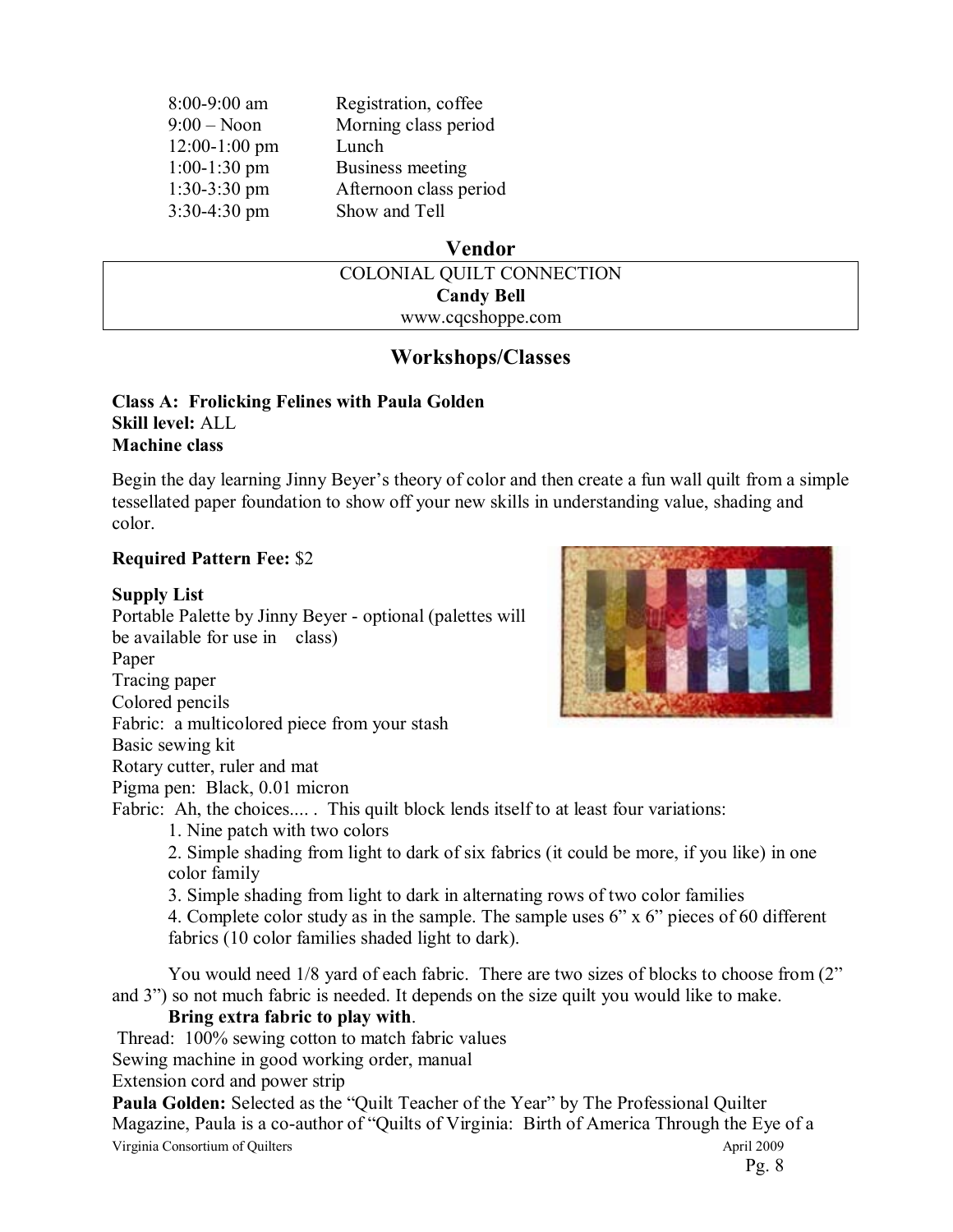Needle<sup>3</sup>. She offers a wide variety of workshops and presentations and is certified in administering the Myers Briggs Type Indicator. Paula works with businesses and quilters to achieve their maximum creativity. Contact Paula at www.paulagolden.com or 703.878.1793.

#### **Class B: Crazy Quilt Embroidery – Silk Ribbon and Beadwork with Cathey Stanley Skill Level:** Confident Beginner - Intermediate **Hand class**



We will cover the basics of silk ribbon work and designs. We will also learn basic beadwork and enhanced designs, as time permits. Project size will be suitable for a small pillow top. (Students must have a basic knowledge of embroidery stitches, including Fly, Feather, Stem, Lazy Daisy, Blanket, and Herringbone stitches. (You may bring a stitch guide with you.)

**Required Kit Fee:** \$10 - Will contain silk ribbons, needles for ribbon work, beads, beading needle, fibers to couch, templates for design work, and one unembellished crazy patch block approximately 12 x 12 inches. There will also be a few extra blocks available for purchase.

**Supply list:** embroidery scissors or snips size 10 or 11 applique or sharps needles neutral thread (gray or beige) needle threader thimble silk pins or very fine pins white or gray or yellow chalk marking pencil magnifier if you need one for close work (must be hands-free) task light and extension cord (optional) 4" or 6" embroidery hoop (optional - I don't use one) antique or decorative or fun buttons to play with if we have time

**Cathey Stanley:** Cathey has been quilting for over 30 years, "loving the quilting life every step of the way and enjoying the company of others who share the love of quilting". Embellished quilting is her current obsession and she's found that teaching ("which really is just sharing") is one of the best ways to enjoy this art. Contact Cathey at prairie\_gal@cox.net or 757.564.8755.

#### **Class C: Stick Santa with Liz Cossaboon Skill Level:** Advanced Beginner & Above **Machine class**

Make a 3-dimensional, embellished Bargello Santa that will be an heirloom piece for your holiday season!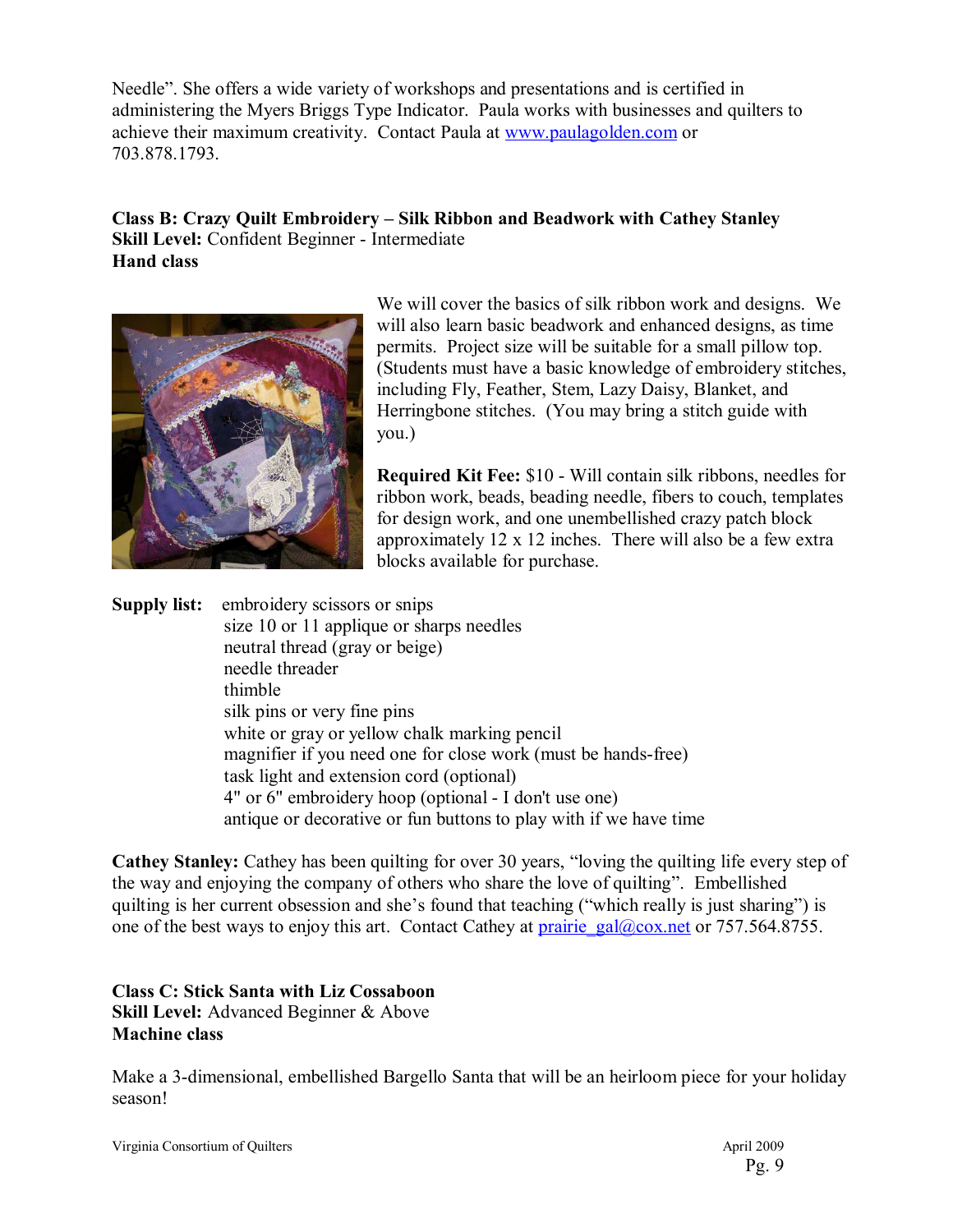**Required Kit Fee:** \$55 – Will include pattern, ALL fabrics for top (red stratas pre-sewn, black strata pre-sewn, *Thangles* pre-sewn), 2 ½" black button, 1 7/8" brass button, wire spectacles, beard, nose, hat bell, mailing tube.

**Supply list:** sewing machine w/ cord, extension, and power strip



 $\frac{1}{4}$  foot Extra machine needles Walking foot Pins Fabric scissors Thread snips Rotary cutter w/ new blade Medium size  $(11^{\circ}x 17^{\circ}$  or 8"x 11") mat Ruler (to match mat size  $-4 \frac{1}{2}$ <sup>"</sup>x 14") Seam ripper 1 med. Safety pin Thread &bobbins (Red, Black, Ecru, and White) Iron and small ironing surface Batting  $(12^{\prime\prime}x 48^{\prime\prime})$ Backing (muslin)  $-12$ <sup>n</sup>x 48<sup>°</sup> 1 cup of plastic doll pellets in a strong small plastic bag (available in craft stores)

Liz Cossaboon: Liz loves to teach new techniques. She has been quilting for over 50 years and teaching over 35 years. Contact Liz at 757.495.3522.

#### **Class D: Unstructured Log Cabin with Sandi Goldman Skill Level:** Beginner **Machine or hand class**

Have fun and break rules while creating blocks based on the traditional log cabin. Learn how to put the blocks together in a variety of ways to create pillows, wall hangings, large size quilts or even garments. Fun and addicting! Can be pieced by hand or machine.

**Supply List:** Sewing machine in good working order, 1/4" quilting foot is helpful Power strip and extension cord Iron, ironing board or pad would be helpful but you can finger press Hand sewing needles (if making project by hand and not machine) 100% cotton sewing thread in a color to coordinate with your fabrics (gray is my favorite) Rotary cutter with good blade Cutting mat 24" ruler 12" square ruler Pins **Scissors** Seam ripper Tape measure

Virginia Consortium of Quilters April 2009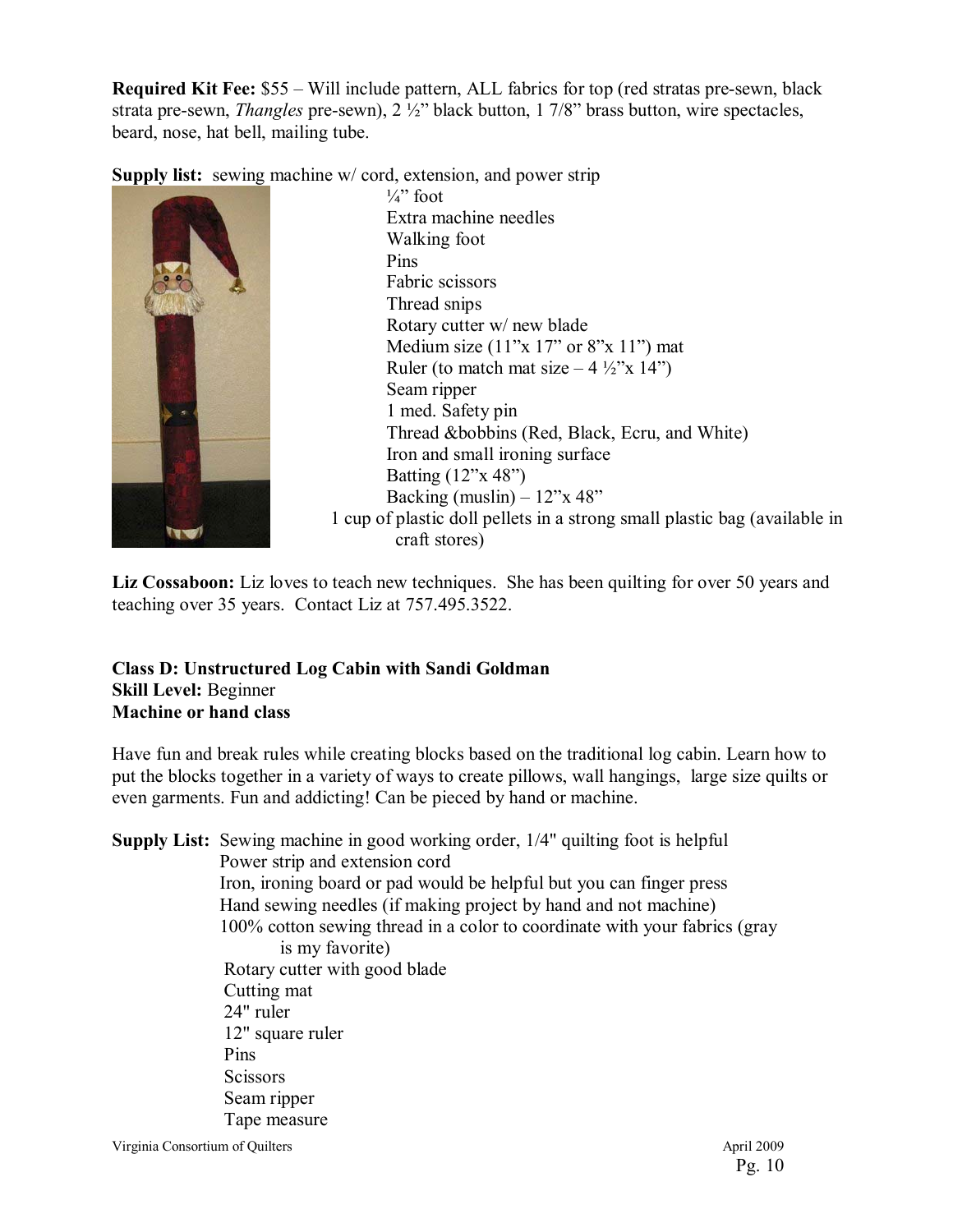Fabric marking pencil or tailors chalk

Lots of fabrics (15-25, the more the merrier) in lights and darks or in the tones you choose to use. 1/8 to 1/4 yard pieces in a variety of patterns and prints, leftovers from other projects, fat quarters, a large print or pictorial fabric can be interesting for the center block.

Come ready to have fun and break the rules!

**Sandi Goldman:** Sandi always knew she wanted to be an artist. She was fortunate to major in Textile Design at East Carolina University and began her teaching career in Old Towne, Alexandria as a weaving instructor. Her passion



for quilt making began in 1993 when she took her first official "quilting class" and created a beautiful jacket. Since that time she has enjoyed taking workshops, entering quilt shows, being active in the local guild and a member of the fiberartists@looseends art quilt group. She taught for 2 ½ years at G Street Fabrics in Falls Church, Virginia and is currently an employee and an instructor at the Jinny Beyer Studio, where she gives private lessons and teaches a variety of classes including beginning piecing, unstructured log cabins, purse making and border print odds and ends. Creating art quilts, class samples, wearable art garments and commissions are her passions and she makes them by hand and machine, depending on the piece. You can view her work on her website: www.quilts4celebration.com and she updates it regularly with new work and show updates. Contact Sandi at tobquilten@aol.com or 703-764-4479.

#### **Class E: Hit Parade of Quilting with Bunnie Jordan Skill Level:** Any/All **Lecture/discussion class**

See what the "Hits" of the day were through a hands-on examination of over 200 years of quilts. Learn ways to identify the quilting "Oldies and Goodies": the styles, techniques, and fabrics that help place a quilting a certain time period. Consider how quilts from the past have influenced our quilting today. Participants may bring one quilt each for examination and discussion (not appraisal).

#### **Supply List:** 1 quilt for examination and discussion (optional) An eagerness to learn!

**Bunnie Jordan:** Bunnie is a quilt appraiser, accredited member of the American Society of Appraisers, and a quilt teacher on the staff of the Jinny Beyer Hilton Head Seminar since 1995. She is a co-author of the book, *Quilts of Virginia, 1607-1899*, and contributing writer/researcher to the book, *Quilters Hall of Fame*. Bunnie has been a quilter for over 25 years and is past Vice-President of the Board of Directors of the American Quilt Study Group and is currently on

Virginia Consortium of Quilters April 2009

Pg. 11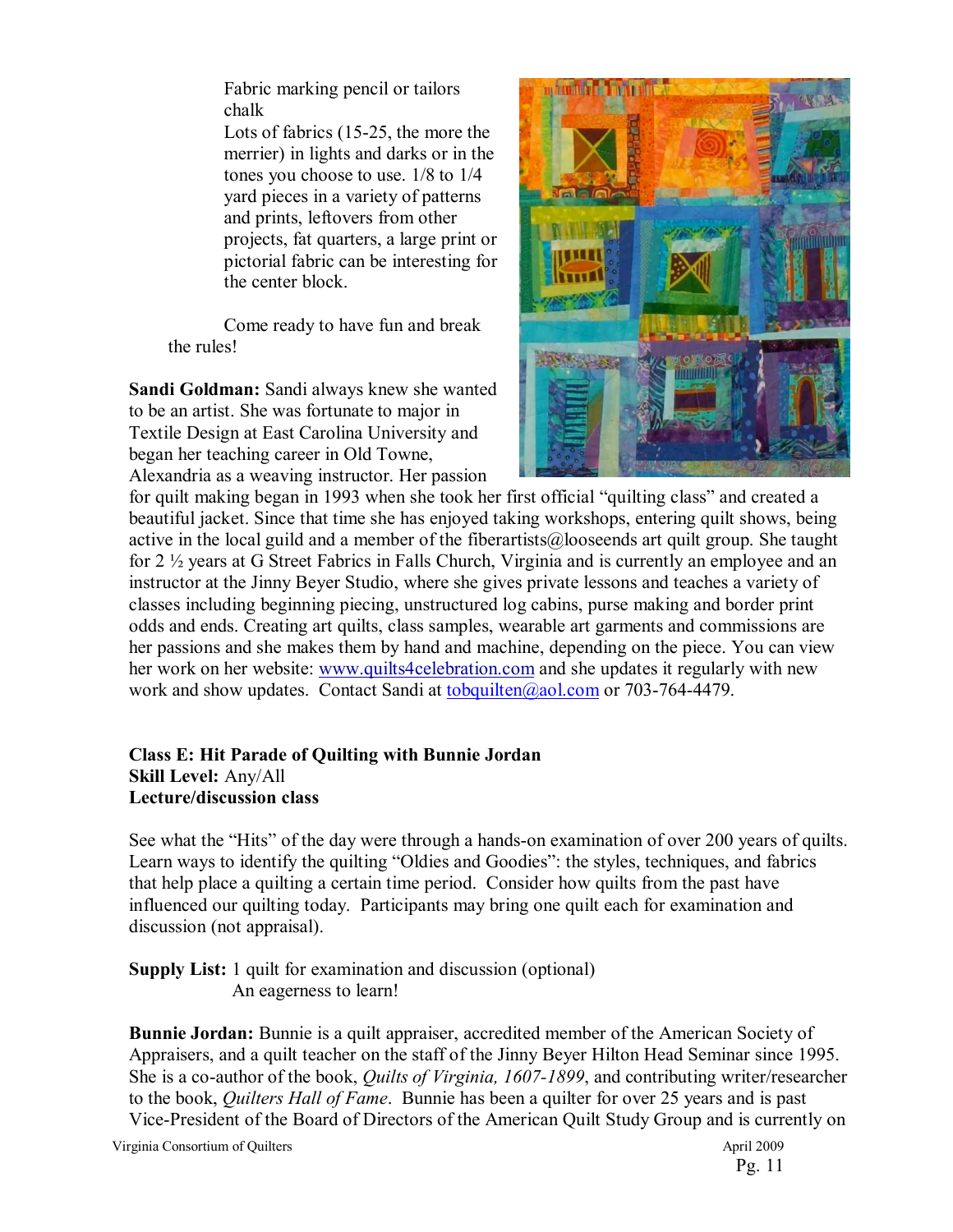the Board of Directors for the Virginia Quilt Museum. Her own works have appeared in *Tessellations* by Jinny Beyer, *Treasures Underfoot*, *Quilting with Manhole Covers*, and *Quilting in the Morning Calm* by Shirley MacGregor. Contact Bunnie at **bunjorda@aol.com or** 703.938.4846.

**Class F: Come Quilt with Me** 

Sit and Stitch your own thing.



**Essie, Marty, and Paula doin' their thing at Come Quilt with Me.** 

**Ann Erbes is well on the way to finishing another project.** 



Ever wondered where all the VCQ members are? Dianne Reasons used many hours, many pins, and a state map to plot the location of each and every member. It quickly became obvious that the majority of members live along the main transportation arteries: Interstate Highways 95, 64, and 81. Where are you?



|                             |                                                 | Map<br>Legend |
|-----------------------------|-------------------------------------------------|---------------|
| <b>VCQ Membership</b>       |                                                 |               |
| $1$ to $3$                  | <b>Members</b><br>Red<br>White<br>Blue<br>Green |               |
| 4 to 19                     | <b>Members</b><br><b>Yellow</b>                 |               |
| <b>20 &amp; over</b>        | <b>Members</b><br><b>e</b> Black                |               |
| <b>Virginia Quilt Shops</b> |                                                 |               |
| 1 or more                   | Shops per city<br>Large Pins, except Yellow     |               |

Virginia Consortium of Quilters April 2009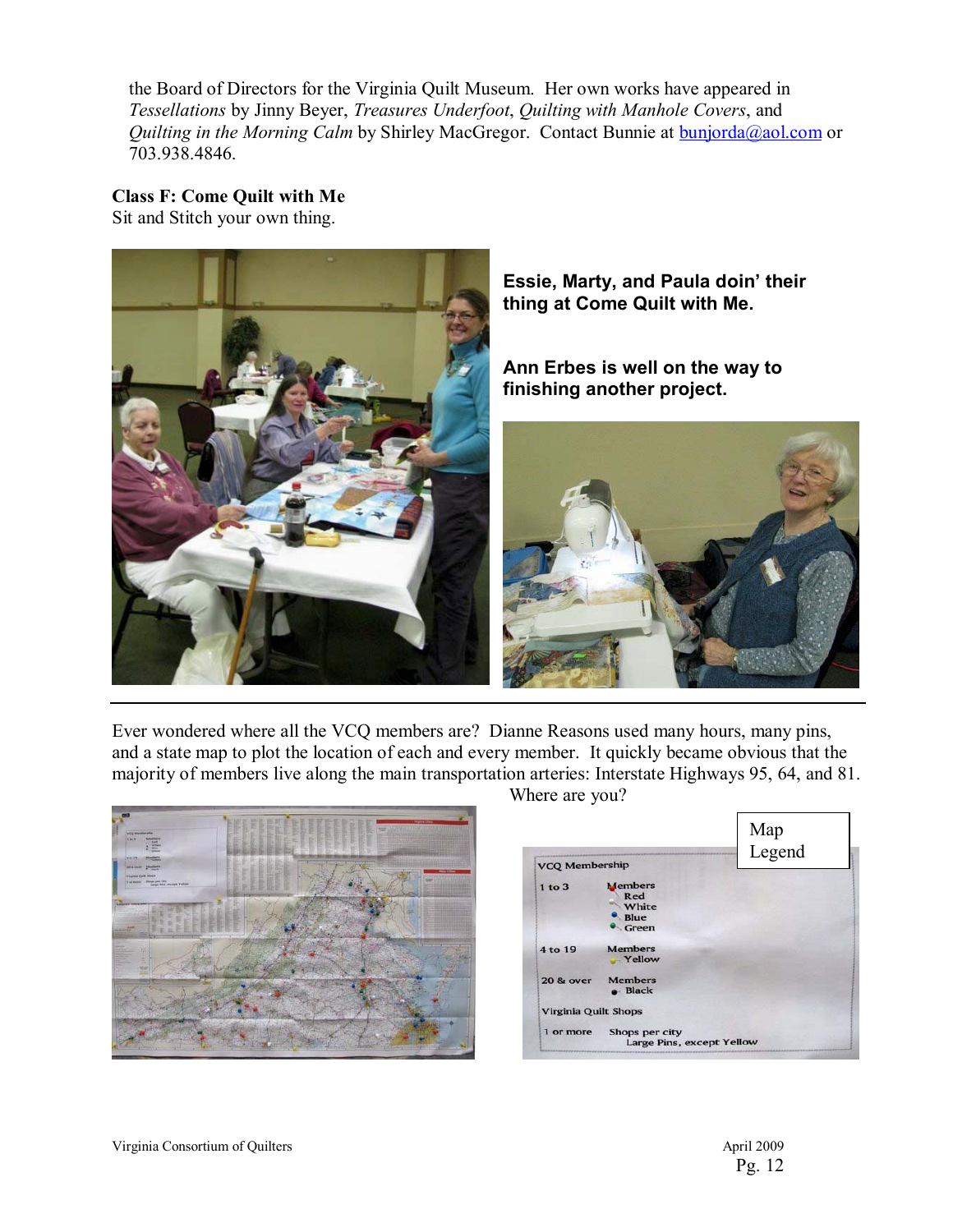## **N.O.T.I.C.E**

Below is an application for you to use to renew your membership. There will be a membership form in the next newsletter or you can download our form from our website: http://www.vcq.org.

*Also, please include a stamped, self-addressed envelope with your dues payment, and your membership card will be mailed to you.*

Thank you!

Dianne Reasons VCQ Membership Chairman 310 Isle Avenue 540.942.5948 Waynesboro, VA 22980-3722 dreasons@ntelos.net

# NOTES FROM **Isobel**

Your registration form and check to VCQ must be postmarked by *April 20, 2009* to receive the \$10 early registration discount.

Please fill out your registration form completely and don't forget to pick THREE classes. Get your registration form in as soon as you get your newsletter, especially if you want your FIRST choice.

#### *Please enclose a return address label with your form.*

*Cancellations must be made by April 20, 2009 to get a refund.* 

Wear your nametag to the meeting so we can put names and faces together.

#### Bring your postcard – it is your lunch ticket.

We will be scheduling meetings all over the state - if you know any good teachers or vendors, please contact me at ikmeekins@verizon.net or 757.874.4750.

#### *President's Letter*

*(from Pg. 51)* donations to the Vi Graves VCQ Celebration Scholarship Fund. We encourage anyone who would like to do this to mail the donation to our Treasurer. We in the process of creating a donation receipt and guidelines to apply for the scholarships. Condolences also to the family of Jacqueline M. Kock, passed away March 16, the wife of Ray Kock (member, who passed away in May, 2008). Cards can be sent to 22126 Quail Pond Place, Ashburn, VA 20148-7123.

Please find information on our website about the August meeting in Monterey, Highland County. The Celebration 2010 brochures will be handed out and deposit registration will be taken at that meeting. The Celebration team is planning another great time for us at the 4-H Center, Smith Mt Lake. And don't forget to visit vamindswideopen.org to get ideas about the VCQ Challenge and keep making blocks, quilt tops or quilts for the VA Memorial Project, Michaele Walsh is working with us on. Hope to see you in Annandale in May.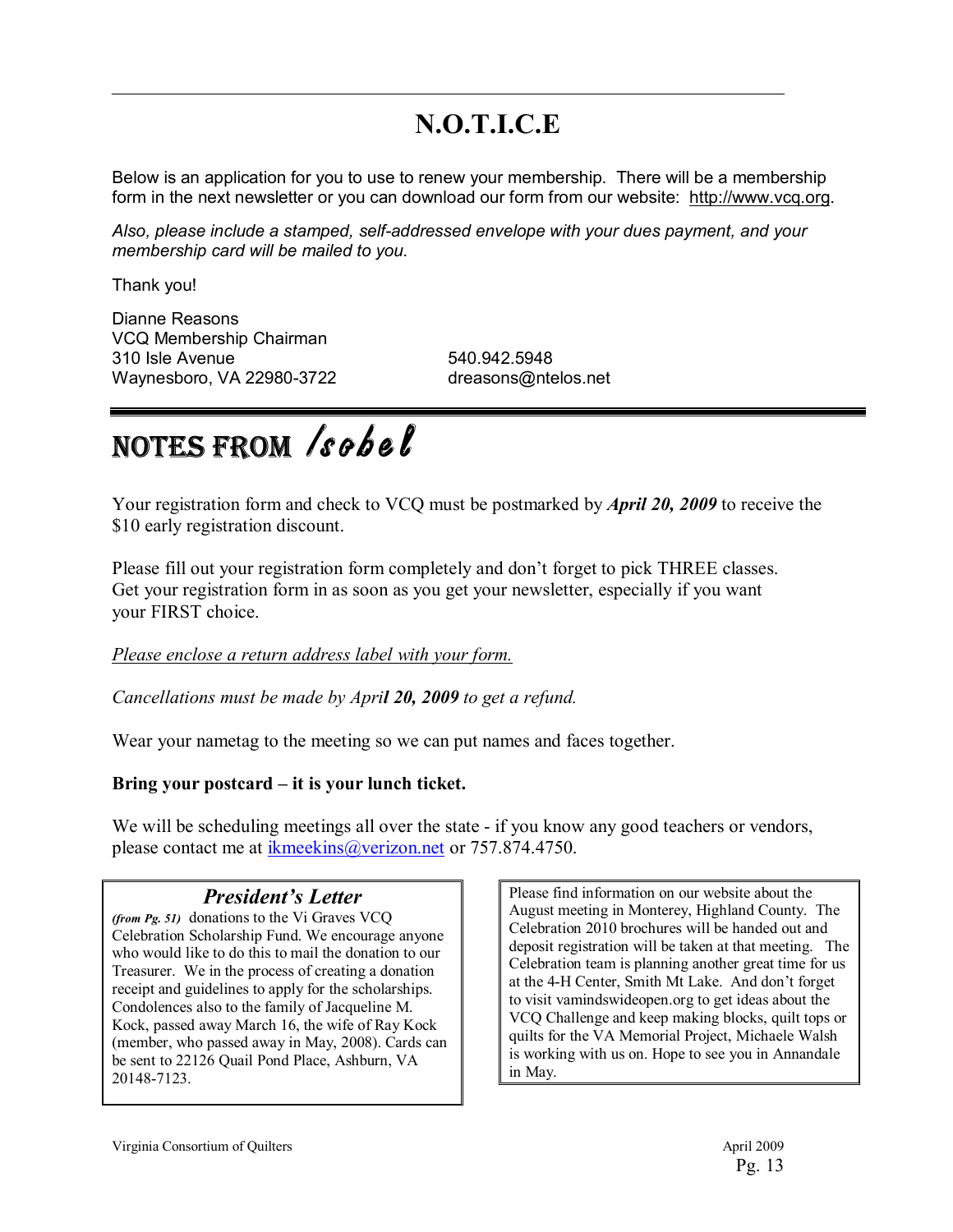#### **2009 Membership Dues – New and Renewal**

Dues are currently \$20.00 per year. You can pay in advance up to five years if you desire. *Remember*, if you pay in advance and dues are increased, you will not have to pay any additional fees.

**Important Information About Your Membership:** In the past, some dues payments were received without a membership form. This makes it very difficult to update your records, particularly when volunteers change. *Please, please* send in your dues with your membership form!! *Also, for renewing your membership, please include a stamped, self-addressed envelope with your dues payment so that your membership card can be returned to you.* For those memberships received without SASEs, your cards will be held for your pick-up at the next meeting. Please allow 3-4 weeks for processing your application.

#### **Virginia Consortium of Quilters Application for Membership**

|                         | City: $\frac{\text{City:}}{\text{List:}}$                                                                                                                                                          |                                      |           |                                                                           |
|-------------------------|----------------------------------------------------------------------------------------------------------------------------------------------------------------------------------------------------|--------------------------------------|-----------|---------------------------------------------------------------------------|
|                         |                                                                                                                                                                                                    |                                      |           |                                                                           |
| period, yours will not. | Your membership can be paid for multiple years (up to 5 years) with this form. This date will be<br>on your membership card and the mailing label of each newsletter. If dues increase during this |                                      |           |                                                                           |
|                         | () New Member () Renewal Amt: \$______(make check payable to "VCQ")<br>Renewal Members Only: Please enclose with your payment and application a self-addressed                                     | (\$20.00 per year up to five years.) |           |                                                                           |
|                         | stamped envelope (SASE) for your membership card.                                                                                                                                                  |                                      |           |                                                                           |
|                         | ( $)$ I am a member of a local quilt guild/group: $\frac{1}{\text{dist all guides}}$                                                                                                               |                                      |           |                                                                           |
|                         | () I teach and/or lecture about quilting.                                                                                                                                                          |                                      |           |                                                                           |
|                         | () I may be willing to drive others from my area to VCQ meetings.<br>If a new member, how did you hear about $VCQ$ ? $\Box$ Friend                                                                 |                                      |           | $\Box$ Quilt Guild                                                        |
|                         | $\Box$ Quilt Shop $\Box$ VCQ Website $\Box$ Other                                                                                                                                                  |                                      |           |                                                                           |
| <b>Mail to:</b>         | Dianne Reasons, Membership Chairperson<br><b>310 Isle Avenue</b><br><b>Waynesboro, VA 22980-3722</b>                                                                                               |                                      |           |                                                                           |
| For Membership Only:    | Ck. No.<br>MCard Date:                                                                                                                                                                             |                                      | Name Tag: | Area: $\frac{1}{\sqrt{1-\frac{1}{2}}\cdot\frac{1}{\sqrt{1-\frac{1}{2}}}}$ |

MList: NPacket: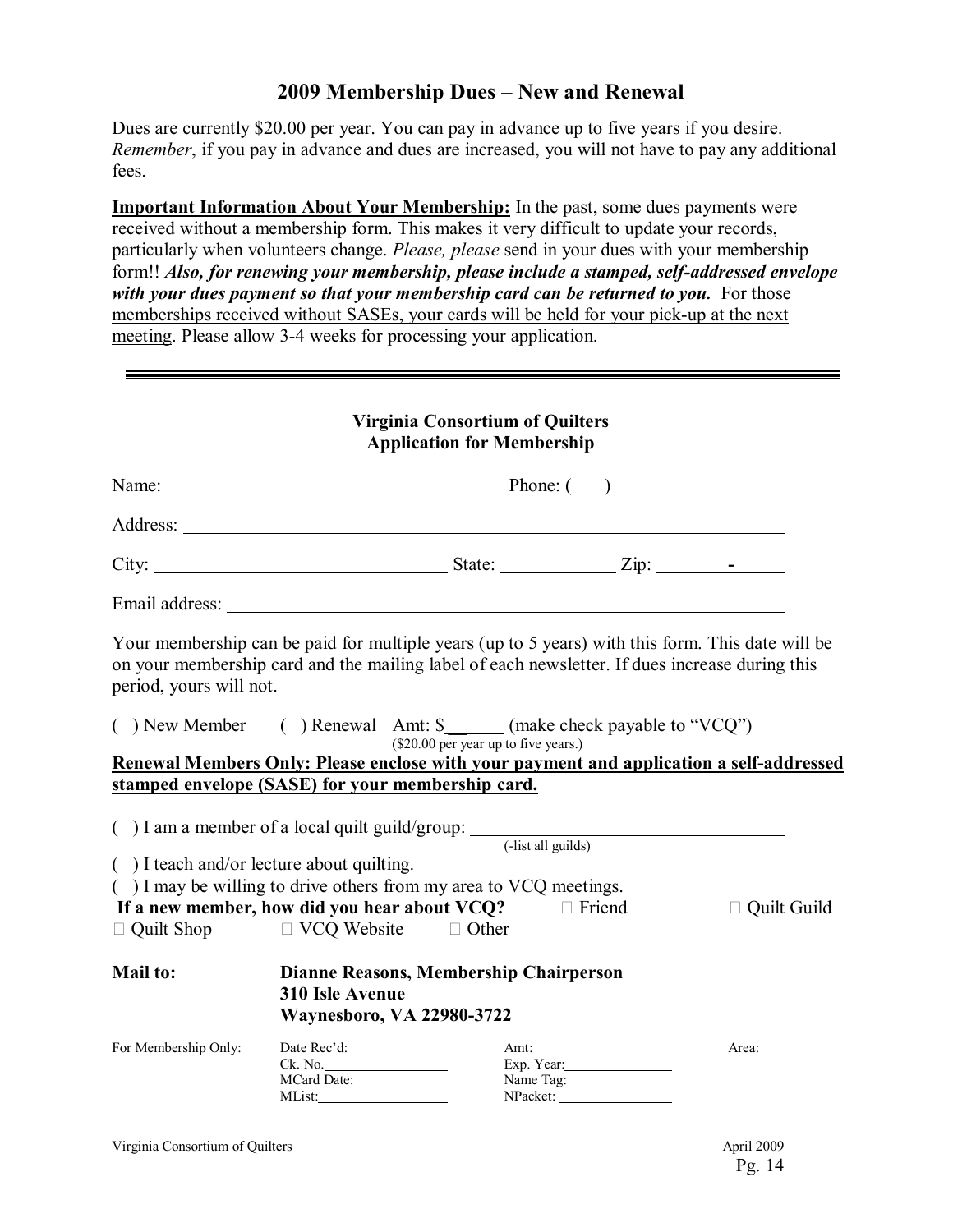#### **VCQ CLASS REGISTRATION FORM**

**Registration form deadline**: To receive the \$10 early registration discount, must be postmarked by *Monday, April 20, 2009*. Please fill out completely and please **PRINT**. Name\_\_\_\_\_\_\_\_\_\_\_\_\_\_\_\_\_\_\_\_\_\_\_\_\_\_\_\_\_\_\_\_\_\_\_\_\_\_\_\_\_\_\_\_\_\_\_\_\_\_\_\_\_\_\_\_\_\_\_

| .       |           |  |
|---------|-----------|--|
| Member  | NonMember |  |
| Address |           |  |
|         |           |  |
| Phone   | Email     |  |

Choice of Workshop (includes lunch). Circle letters and indicate choice on line.

**Class A: Frolicking Felines with Paula Golden Class B: Crazy Quilt Embroidery - Silk Ribbon and Beadwork with Cathey Stanley Class C: Stick Santa with Liz Cossaboon Class D: Unstructured Log Cabin with Sandi Goldman Class E: Hit Parade of Quilting with Bunnie Jordan Class F: Come Quilt with Me** 

1st choice\_\_\_\_\_\_\_\_\_\_\_\_ 2nd choice\_\_\_\_\_\_\_\_\_\_\_\_3rd choice\_\_\_\_\_\_\_\_\_\_\_\_

Cost:

|                                |      | Full cost   If postmarked by<br>April 20, 2009 |
|--------------------------------|------|------------------------------------------------|
| Non-member, Workshop           | \$50 | \$40                                           |
| Non-member, Come Quilt with Me | \$40 | \$30                                           |
| Member, Workshop               | \$35 | \$25                                           |
| Member, Come Quilt with Me     | \$30 | \$20                                           |

Amount enclosed: \$ Kit fee, if any, paid to teacher at time of class.

Are you willing to be a class helper? Yes No

Are you bringing a sewing machine to Come Quilt with Me? Yes No

Special lunch requirements: vegetarian gluten-free

Send class registration form and your check **payable to VCQ** to **Isobel Meekins 129 Nottingham Trail Newport News, VA 23602**  Questions? Contact Isobel Meekins at ikmeekins@verizon.net or 757-874-4750. Any cancellations must be made by **Monday,** *April 20, 2009* to get a refund.